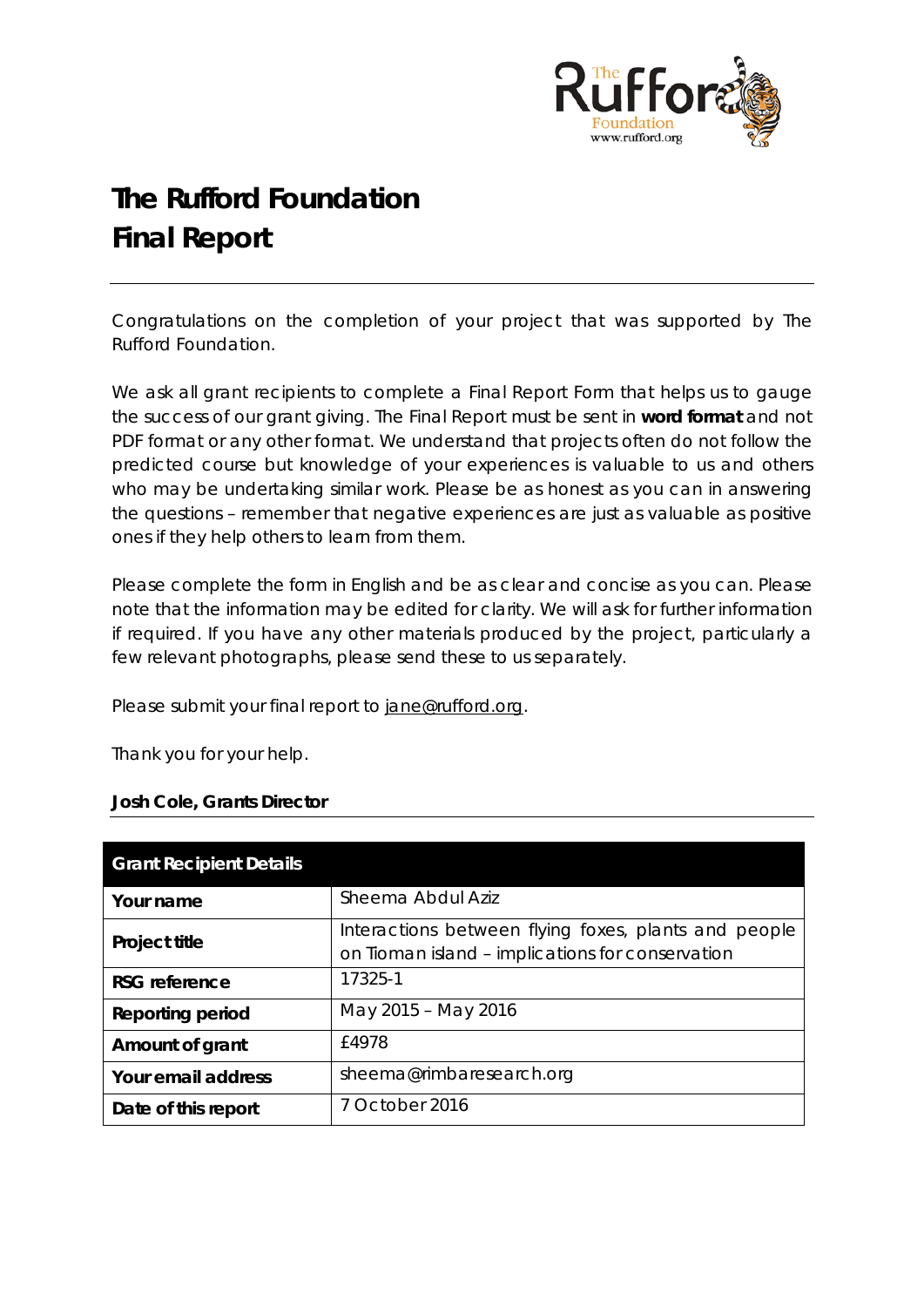

**1. Please indicate the level of achievement of the project's original objectives and include any relevant comments on factors affecting this.** 

| <b>Objective</b>                                                                                                                                                                            | Not<br>achieved | achieved<br>Partially | Fully<br>achieved       | <b>Comments</b>                                                                                                                                                                                                                                                                                                                                                                                                                                                                                                                                                                         |
|---------------------------------------------------------------------------------------------------------------------------------------------------------------------------------------------|-----------------|-----------------------|-------------------------|-----------------------------------------------------------------------------------------------------------------------------------------------------------------------------------------------------------------------------------------------------------------------------------------------------------------------------------------------------------------------------------------------------------------------------------------------------------------------------------------------------------------------------------------------------------------------------------------|
|                                                                                                                                                                                             |                 |                       |                         |                                                                                                                                                                                                                                                                                                                                                                                                                                                                                                                                                                                         |
| O1: To elucidate the<br>role<br><b>of</b><br>Р.<br>hypomelanus<br>as<br>a<br><b>of</b><br>pollinator<br>commercially<br>important<br>durian<br>trees on Tioman                              |                 |                       | $\overline{\checkmark}$ | Camera trapping and statistical analyses<br>revealed that P. hypomelanus has a<br>positive effect on durian<br>fruit<br>set,<br>suggesting that it potentially plays an<br>important economic role as the most<br>efficient pollinator for this fruit tree. The<br>results of this study are being prepared<br>for publication in the journal Oecologia.                                                                                                                                                                                                                                |
| O2: To elucidate the<br>importance of figs in<br>diet<br><b>of</b><br>the<br>Р.<br>hypomelanus<br>and<br>role<br>$P_{\cdot}$<br>the<br><b>of</b><br>hypomelanus as their<br>dispersal agent |                 | ✓                     |                         | NGS analysis suggests that the diet of P.<br>hypomelanus is likely dominated by wild<br>figs throughout the year. However, we<br>could not ascertain the bat's specific<br>role in seed dispersal, as we did not have<br>enough time or manpower to investigate<br>this aspect. The results of the analysis are<br>being prepared for publication in the<br>journal Peer J.                                                                                                                                                                                                             |
| O3:<br>To<br>identify<br>affecting<br>factors<br>attitudes<br>human<br>towards<br>Р.<br>hypomelanus<br>and<br>potential<br><b>of</b><br>areas<br>conflict on Tioman                         |                 |                       | ✓                       | A questionnaire survey and statistical<br>analysis revealed that locals in Juara<br>village hold largely negative attitudes<br>$P_{\cdot}$<br>hypomelanus<br>towards<br>due<br>to<br>concerns over fruit raiding, hygiene and<br>noise. Older males are more likely to hold<br>negative attitudes, as are fruit tree<br>owners who derive income from fruit and<br>have experienced flying fox raids. Due to<br>this, some locals believe that flying foxes<br>should be killed. The results of this study<br>have just been submitted for publication<br>to the journal Human Ecology. |
| Lobby<br>O4:<br>for<br>a<br>moratorium<br>on<br>Pteropus<br>hunting<br>throughout<br>licences                                                                                               |                 |                       | ✓                       | with<br>the<br>communicated<br>have<br>Department of Wildlife & National Parks<br>(DWNP), and shared the<br>preliminary<br>outcomes of this research with them.                                                                                                                                                                                                                                                                                                                                                                                                                         |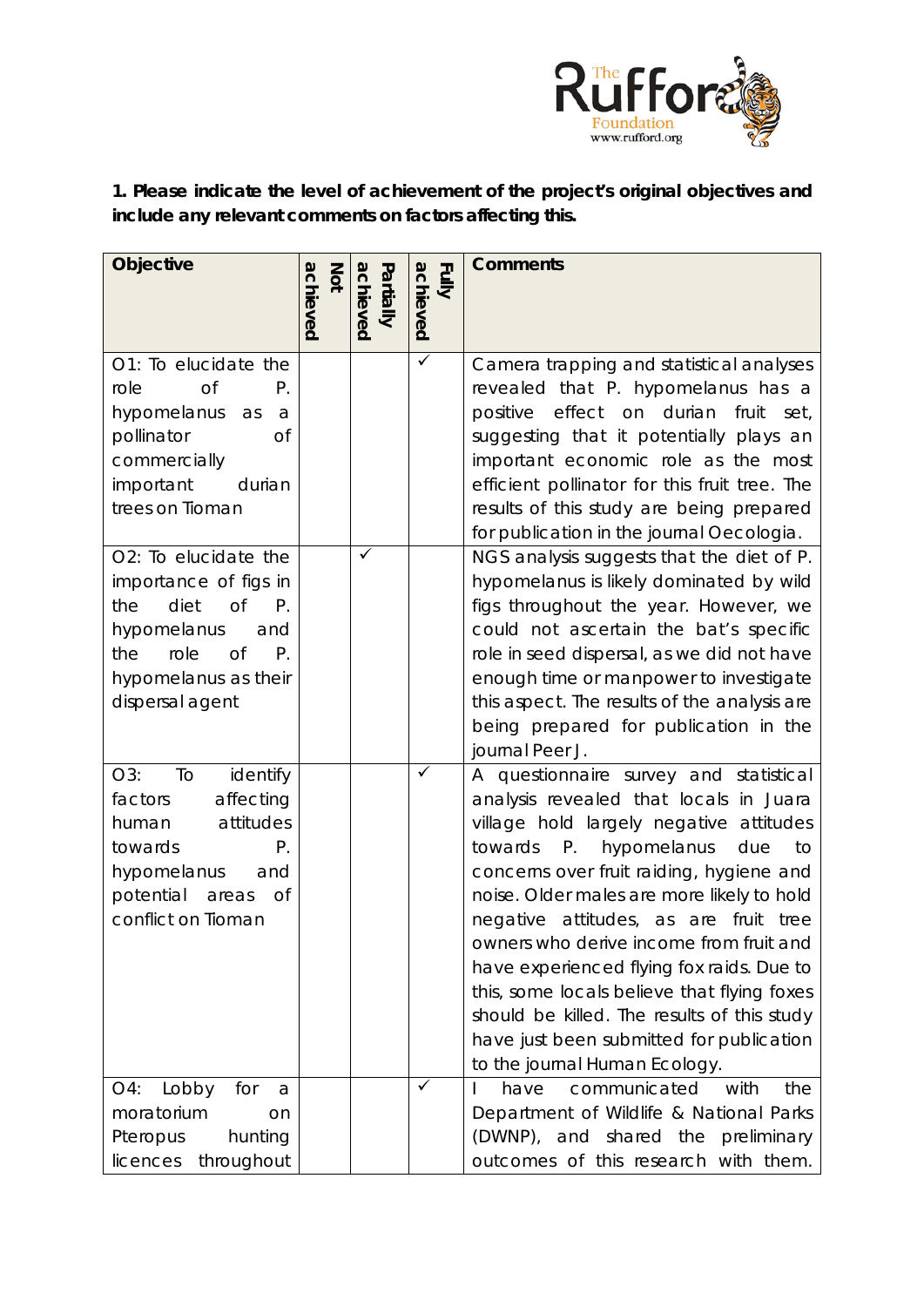

| Peninsular Malaysia |  |  | They                                     | are supportive of flying fox            |  |  |
|---------------------|--|--|------------------------------------------|-----------------------------------------|--|--|
|                     |  |  |                                          | conservation and are moving to amend    |  |  |
|                     |  |  |                                          | the relevant legislation to extend full |  |  |
|                     |  |  |                                          | protection to Malaysia's two flying fox |  |  |
|                     |  |  | species, which would include a total ban |                                         |  |  |
|                     |  |  |                                          | on hunting. These amendments are        |  |  |
|                     |  |  |                                          | expected to come into effect in 2017.   |  |  |

## **2. Please explain any unforeseen difficulties that arose during the project and how these were tackled (if relevant).**

i) We could not investigate seed dispersal due to constraints on time, manpower and logistics. To some extent the geographical setting of the study site also presented a constraint, as we could not find a suitable location nearby for conducting seed germination studies. As such, this aspect of the study was postponed for future exploration. The extra funds were rerouted to pay for Next-Generation Sequencing (NGS) analysis of *P. hypomelanus* diet (see below).

ii) The collaboration with the University of Malaya (UM) on DNA analysis of flying fox diet was not satisfactory as it did not produce the results needed within the project timeline. Therefore we had to terminate the collaboration and enter into a new collaboration with Monash University Malaysia for this aspect of the project. This resulted in UM terminating their financial contribution to the project. Since the new collaboration with Monash involved NGS analysis, which is costly, the leftover funds that were not used for investigating seed dispersal/germination were used instead for this purpose.

### **3. Briefly describe the three most important outcomes of your project.**

i) Proved that flying foxes play an important role as efficient pollinators of durian, a culturally and economically important cultivated fruit tree throughout Southeast Asia.

ii) Successfully trialled and pioneered NGS analysis of faeces as an effective method for studying flying fox diet.

iii) Provided data and scientific evidence to lobby DWNP to push for protection and conservation of all flying foxes in Peninsular Malaysia.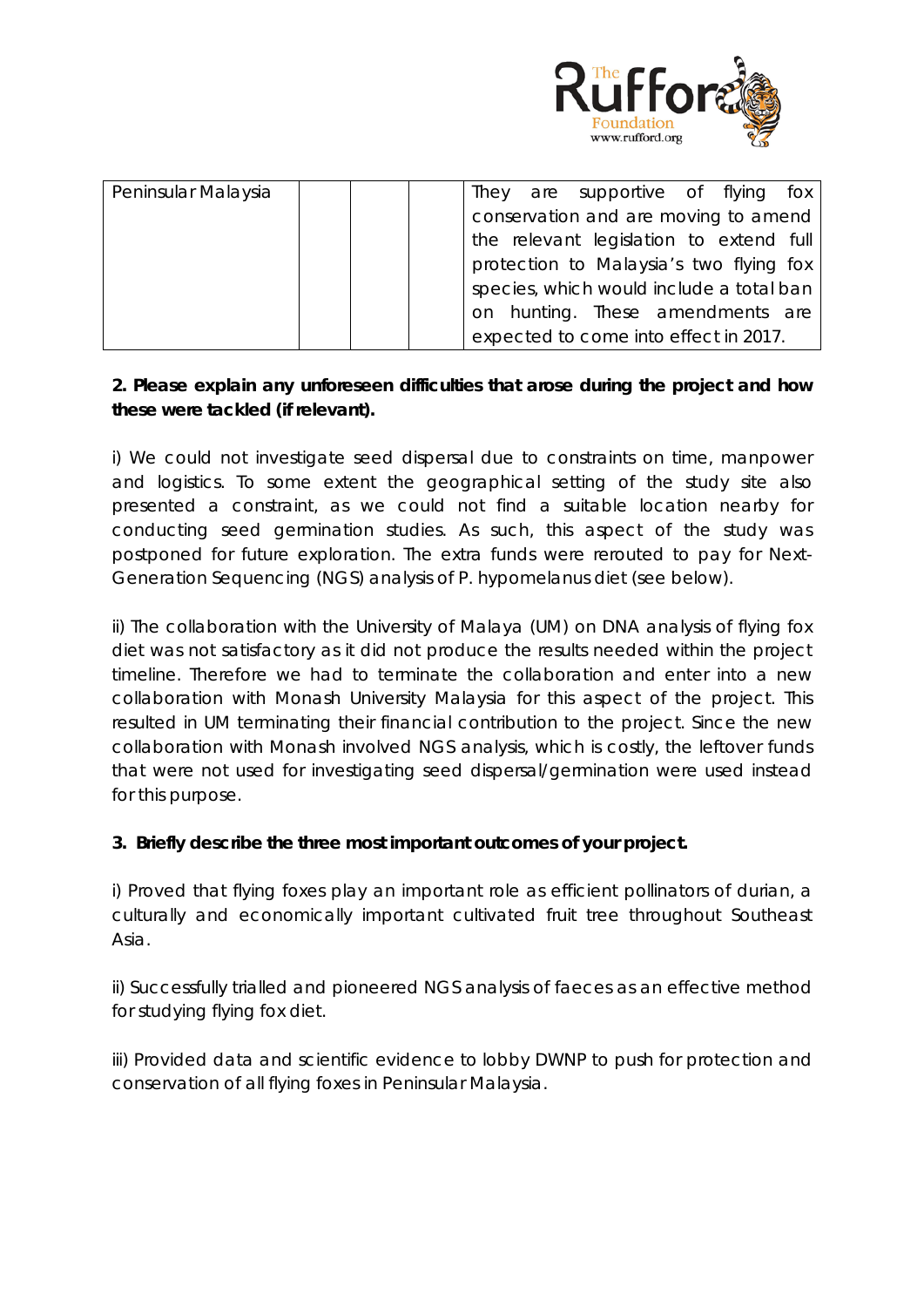

## **4. Briefly describe the involvement of local communities and how they have benefitted from the project (if relevant).**

i) We stayed in accommodation owned by a local family, who allowed us to rent a room on a monthly basis at a discounted rate.

ii) We made a point to have our meals at an assortment of local cafes and restaurants owned by local villagers, thereby contributing financially to local livelihoods.

iii) We hired a local villager as our regular driver during the entire data collection period. This person also occasionally assisted us with data collection.

iv) The owner of a durian orchard allowed us to use her orchard for the pollination study, at no cost although we offered payment. We will be sharing the results of our study with this owner and others who have durian trees, in order to explain to them how flying foxes are actually providing benefits to them.

## **5. Are there any plans to continue this work?**

Yes, I plan to continue this research and hope to develop it into a long-term project with applied conservation impact, as long as I can secure the funds to do so.

### **6. How do you plan to share the results of your work with others?**

i) Talking directly to local villagers at the study site, with the aid of videos and photos. Organising a presentation or public talk on the island, if appropriate.

ii) Collaborating with Reef Check Malaysia, who are based on the island, to help disseminate the results, and spread awareness of flying fox conservation, to the wider community on Tioman. We will also discuss and explore the possibility of introducing these aspects into school programs or activities with schoolchildren, if possible.

iii) Communicating and working closely with DWNP via written reports and face-toface meetings.

## **7. Timescale: Over what period was The Rufford Foundation grant used? How does this compare to the anticipated or actual length of the project?**

It was used from May 2015 to May 2016. This corresponded closely with the project's period of intensive data collection and data analyses, which the grant was used for.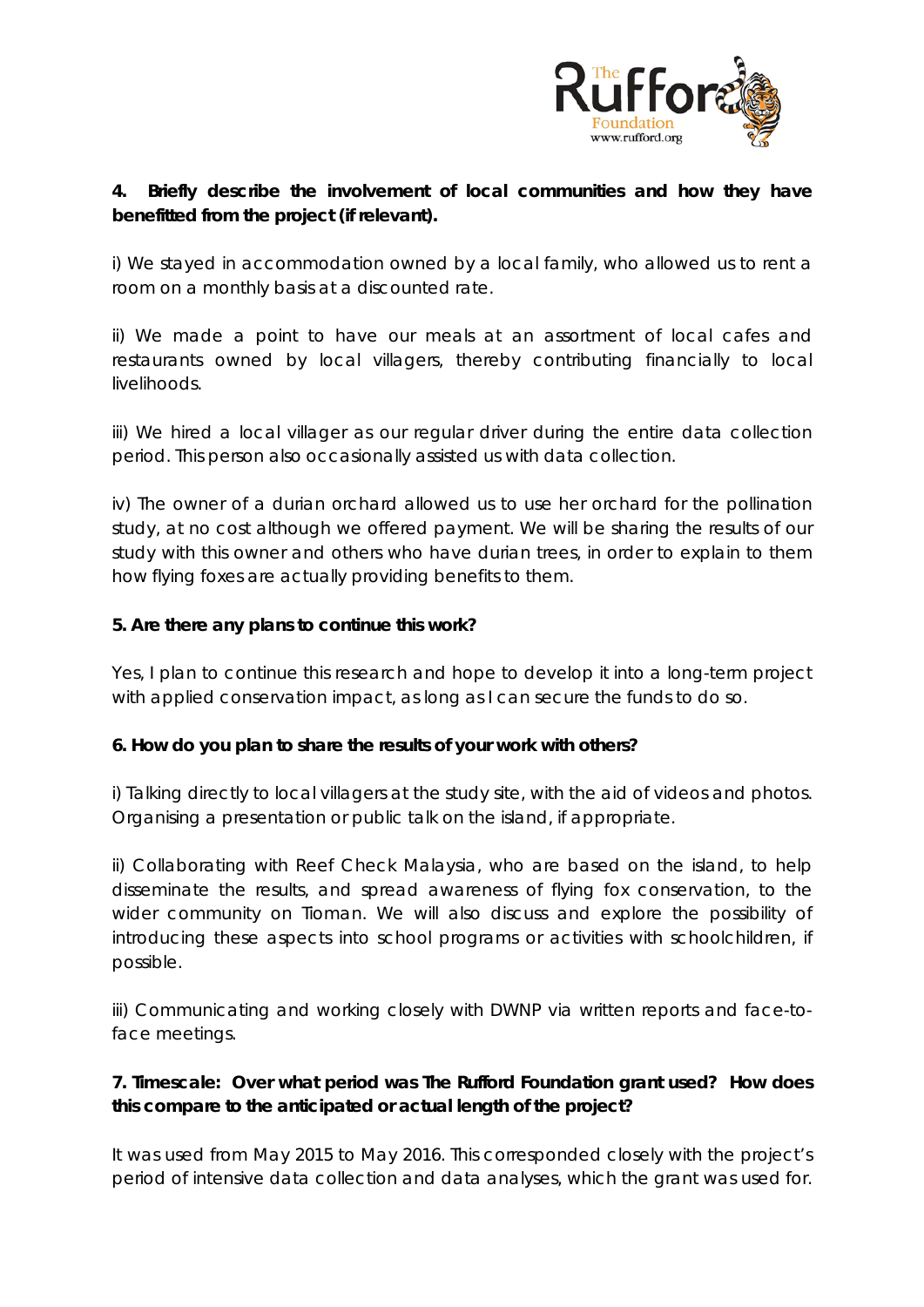

The data collection period started in March 2015 and ended in October 2015, after which analyses began.

**8. Budget: Please provide a breakdown of budgeted versus actual expenditure and the reasons for any differences. All figures should be in £ sterling, indicating the local exchange rate used.** Local exchange rate used: 1 GBP = 5.5 MYR

| Item                  | <b>Budgeted</b> | <b>Actual</b> |        | Difference   Comments     |
|-----------------------|-----------------|---------------|--------|---------------------------|
|                       | Amount          | Amount        |        |                           |
| Field assistant wages | 729             | 727           | $+2$   |                           |
| Field<br>sampling     | 2792            | 2513          | $+279$ | Actuals include costs of  |
| equipment & supplies  |                 |               |        | NGS analyses (~1618).     |
|                       |                 |               |        | <b>Difference</b><br>was  |
|                       |                 |               |        | rerouted to<br>for<br>pay |
|                       |                 |               |        | transport<br>&            |
|                       |                 |               |        | accommodation             |
| &<br>Transport        | 1457            | 1738          | $-281$ |                           |
| accommodation         |                 |               |        |                           |
| Total                 | 4978            | 4978          | 0      |                           |

## **9. Looking ahead, what do you feel are the important next steps?**

i) Outreach and awareness efforts to educate people on the important ecosystem services provided by flying foxes, and the potential consequences of flying fox extinctions.

ii) Engagement with the durian industry to conduct more extensive research into the role of flying foxes and other fruit bats in commercial durian plantations.

iii) More extensive research into human-flying fox conflict beyond Tioman, and trials of potential mitigation options particularly for fruit raiding.

iv) More extensive research into the diet and foraging behaviour of *P. hypomelanus*, including other island sites.

## **10. Did you use The Rufford Foundation logo in any materials produced in relation to this project? Did the RSGF receive any publicity during the course of your work?**

i) I thanked The Rufford Foundation and used the logo in a short online video produced to promote the project and raise awareness of flying fox conservation.